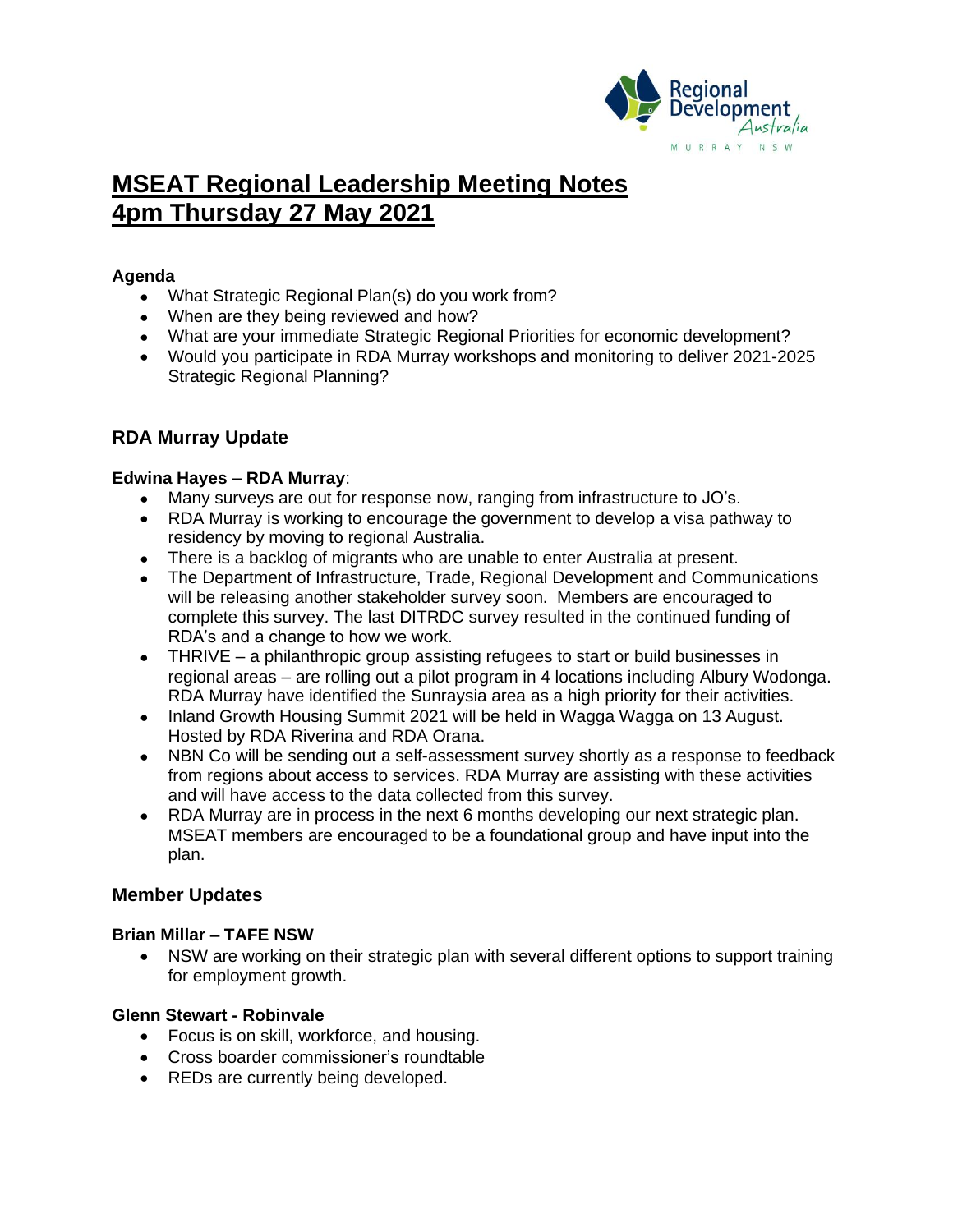

- There are significant blockages to growth that we need to advocate e.g., housing shortage.
- The Victorian government are funding businesses through grants to build accommodation for workers.
- Big projects continuing in the region mineral sands and the power interconnector.

## **Michael Pisasale - MIL:**

- Main project at present is further buy backs under the basin plan.
- MIL is proposing to the government that channel systems could be used to deliver the water they have recovered as environmental assets. This is strongly supported by landowners and is of environmental and economic benefit for the region, with significant positive impacts.

## **Mary Hoodless – RDA Murray Chair**

- Main issues in the upper Murray are cross border issues.
- Upper Murray ag plans and economic recovery plans are in development. Councils are also developing their strategic plan as are SWSWG.
- RDA Murray has a key role in supporting and activating these plans.

## **Anthony McFarlane - BNSW**

- BNSW released a report call "Back on Track" in 2020. The report had 10 recovery drivers with 4 immediate priorities.
- BNSW are focussed on workforce skills and have sent out a 2021 workforce skills survey to stakeholders.
- Highlighting housing issues in the region.
- New CEO Dan Hunter started with BNSW 3 weeks ago. Previously CFO from NSW Health.
- Strategic planning will continue in June.

#### **Brett Millington – Mildura Regional Development**

- Moving away from a Covid recovery program into longer term investment to stimulate the local economy.
- The local economy in his region has been ok during Covid due to agriculture and the return of tourism to the region (before this current VIC lockdown).
- Challenges ahead will be how to create certainty for people who wish to travel to the region.
- An announcement regarding finding for the broader Loddon Malle region to be announced soon.
- REDS are being developed for the region.
- Mildura regional development are working on their strategic plan with a focus on a hero product for tourism.

**RDA Murray note:** The new chair of RDA Sydney is Anna Guillan, formerly of Destination NSW and Tourism Australia. Anna is very keen to promote our region for tourism.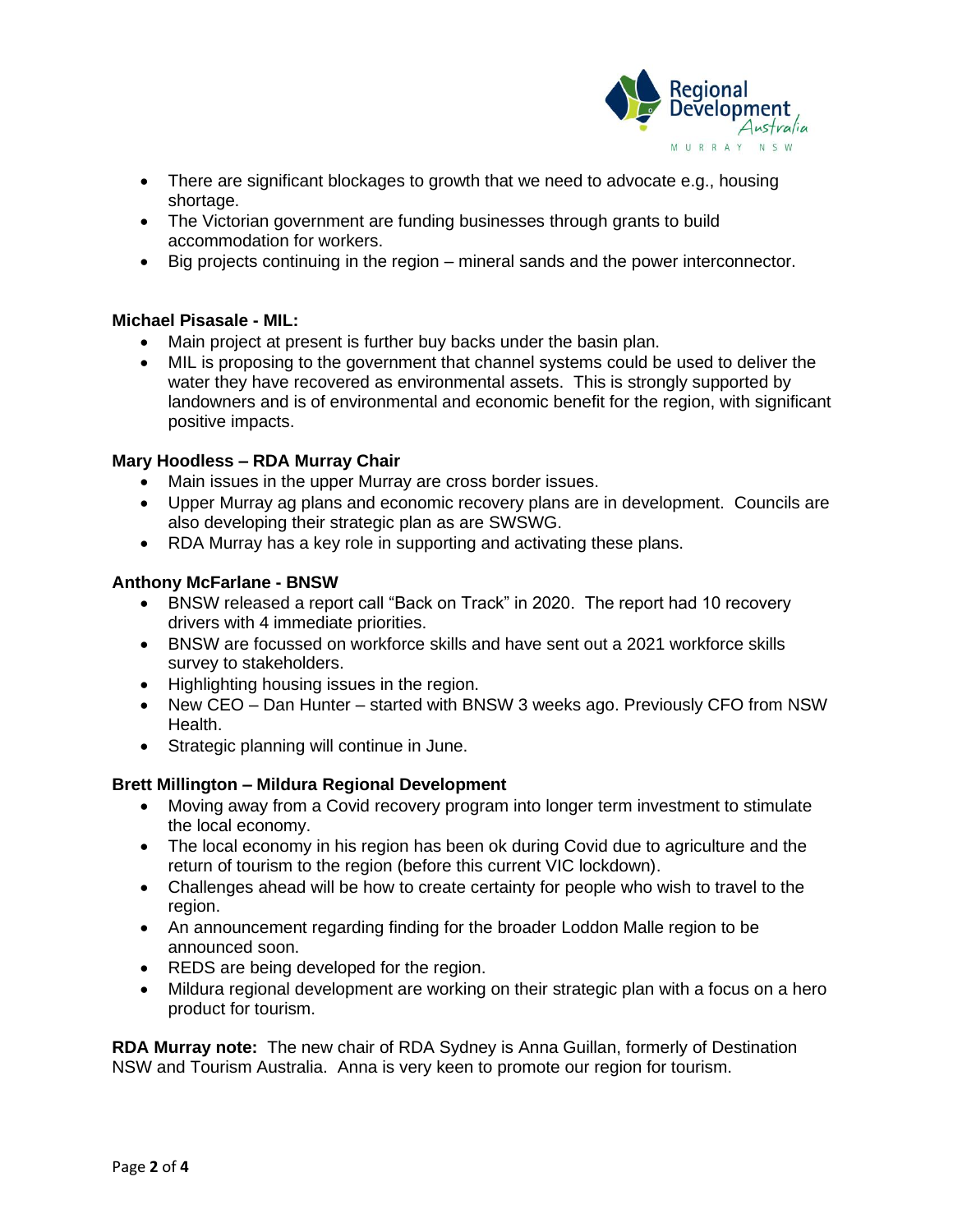

## **Josh Bergamin – Helen Daltons office**

- Planning and strategy are generally looking bright.
- There is plenty of work in the region, but labour is diminishing across the board from unskilled to skilled positions.
- Renewable power investments to the region
- Housing is hard to establish. Investment in affordable housing is needed along with the services to support this growth.

## **Marg Killalea – Great Hume**

- All local government partner councils in the Murray region are gearing up for LGA elections.
- Within 12 months all new councils will be responsible for building community strategic plans with 30-year horizon. That planning will be an overriding governing document to be made into a 4-year delivery document and 12-month operational plans.
- Greater Hume are very focussed on skills and housing shortages. Participating in a thinktank with RIVJO group to take a wide lens to look at options.
- Short term plans for GH rezoning land, residential land projects.
- Rolling out town and entrance signage for branding as a region.
- Welcoming cities will be doing a presentation in the region providing a helping hand at a high level with councils and other organisations to maximise the benefits of migrants and how we bring them into local communities.
- Greater Hume are expanding their children's services sections 4th centre to be established at Culcairn.

#### **Phil Stone – Edward River Council**

- *nb: zoom connection was poor.*
- Council is waiting for election outcome before strategic planning.
- Price spikes for housing in Deniliquin
- Skills and housing shortages are an issue.
- 4-5 residential subdivisions underway
- Major projects retirement village and streetscape upgrades

#### **John Elgin - BEC:**

- BEC Working to engage unsecured migrant cohort to connect the with THRIVE funding.
- Working on strategic plan. Staff moving to casual employment to continue to supply services.
- Inland Rail Conference in Albury this month was well attended. Huge long-term potential. Councils along the route feel that it will be helpful in retaining youth in the region.
- Smart manufacturing will provide many opportunities in the future.

## **Claire Butler – National Resilience and Recovery Agency**

- Used to be the National Drought and Flood Agency. As the agency grows there is the opportunity for officers to be more active out in the regions.
- Her role is to talk and provide info out to communities around recovery support and report back to the government departments.